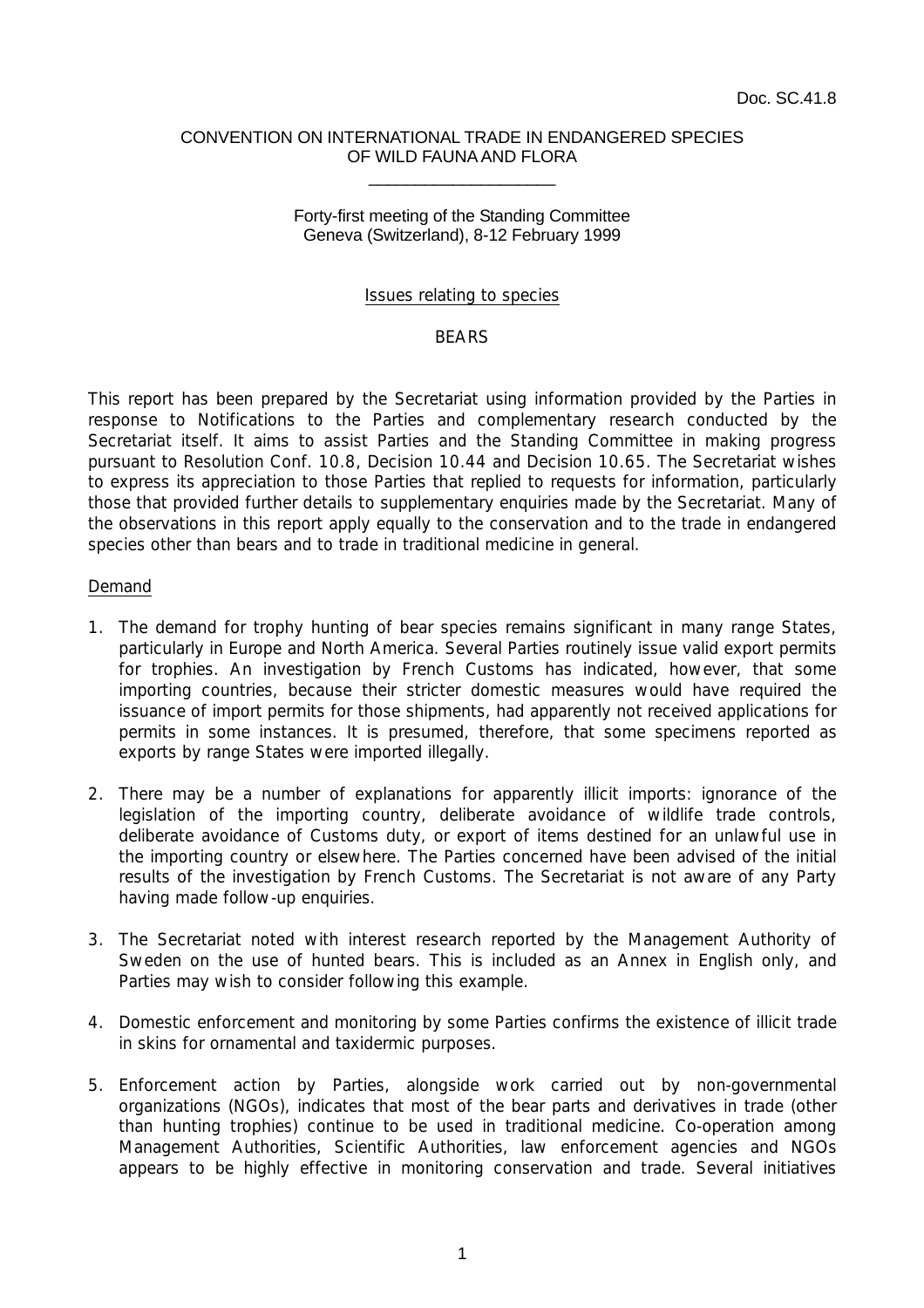reflect Recommendation b) on enforcement in Resolution Conf. 9.8 (Rev.), and the Secretariat is confident that the Standing Committee will welcome that.

- 6. Although seizures from and investigations of traditional medicine users reveal that demand for bear bile and gall bladders remains strong, enforcement action demonstrates frequent smuggling of small quantities, indicating personal use rather than illicit commercial trade. The Management Authority of New Zealand reported the seizure of a packet of bear heart granules, although this appears to be a derivative that is encountered infrequently.
- 7. Whilst East Asia apparently remains the primary destination for parts and derivatives, extensive use for medicinal purposes is noted in most countries where significant Asian communities are found.

## Legislation

- 8. The majority of Parties use CITES based legislation in an attempt to control the import and export of specimens of bears. Unfortunately, the fact that the domestic legislation of a significant number of Parties does not provide for the full implementation and enforcement of the Convention inevitably influences the effectiveness of those measures.
- 9. In a similar manner, the fact that many Parties have not incorporated into their domestic legislation the interpretation of "readily recognizable part or derivative" contained in Resolution Conf. 9.6 limits their ability to take action when shipments labelled as containing bear parts or derivatives are detected. Some Parties have reported that, without such a provision, they are required to demonstrate the actual presence of bear parts within a medicinal product, before prosecuting authorities can take action. In contrast, some Parties whose law takes account of the labelling of shipments have engaged in very positive and effective enforcement. This appears to be especially relevant when action against domestic trade is being considered.
- 10. The Secretariat is aware that a number of Parties are amending their legislation to take into account Resolution Conf. 9.6. It notes, however, that in at least one case this is restricted to parts and derivatives of determined species and that the wider interpretation recommended in the Resolution is not used.
- 11. Several Parties have adopted stricter domestic measures to control possession and trade of bear specimens within their country. These measures range from limiting the amount allowed to be held by retailers to requiring central registration of stocks. The Republic of Korea, for example, has banned bear parts and derivatives as food products. The majority of range States have national laws or regulations that limit the hunting of bear species. Poaching appears to occur in most range States but it is difficult to gauge what percentage of this is to meet international demand.
- 12. The Secretariat believes that opportunities exist for confusion by some Parties where internal trade controls are weaker than import or export controls. In a similar manner, differences in national, federal, state or provincial laws allow for confusion and enforcement difficulties; for example, where bear gall bladders trade is permitted on a domestic market but import or export is banned. Although this is essentially a domestic issue for Parties, it undoubtedly contributes to the availability of specimens that can subsequently reach international trade.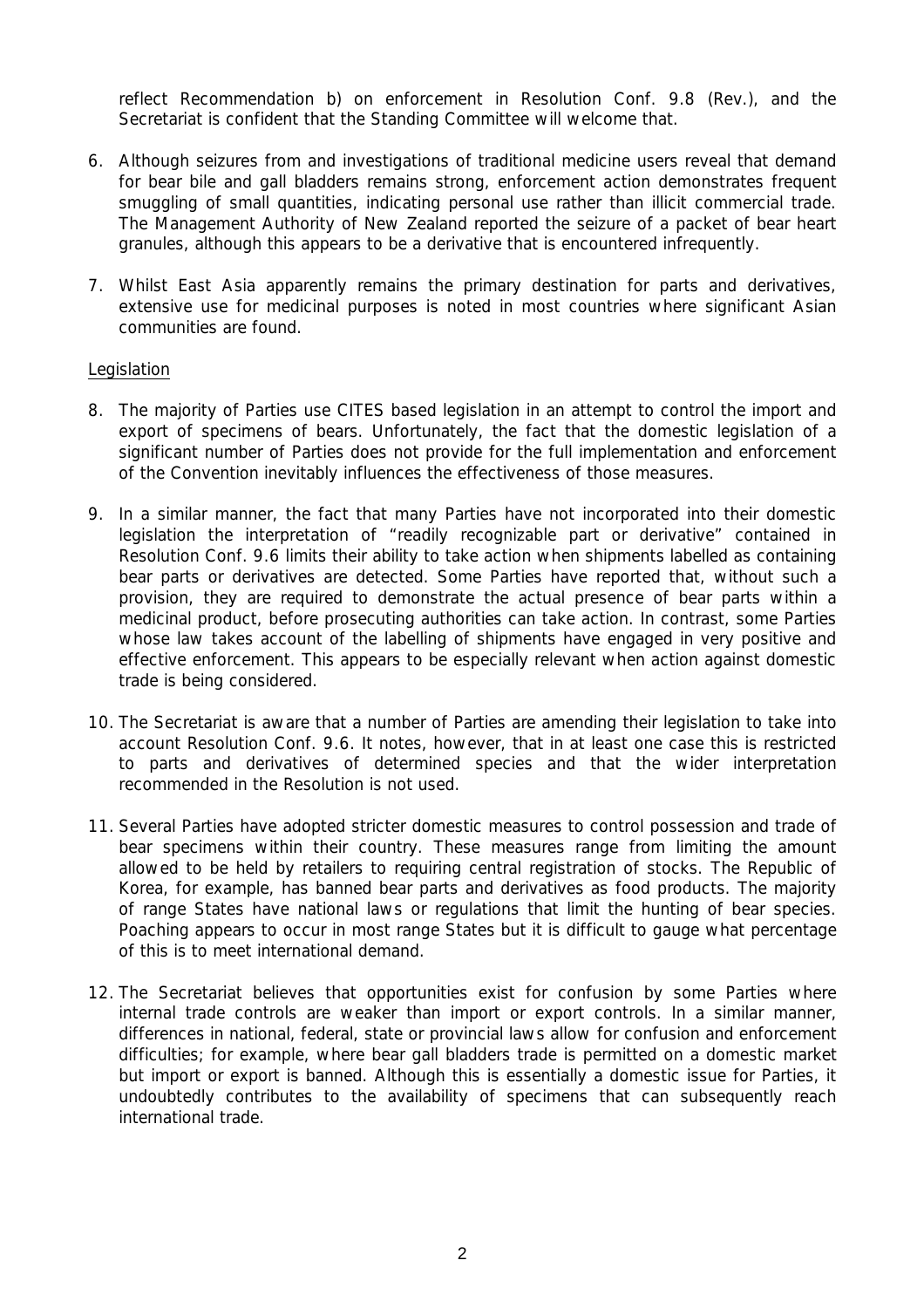# Enforcement factors

- 13. Aside from the implications for legislation that have been recorded, identification remains a highly significant factor for law enforcement and prosecuting authorities because species of bear are included in both Appendix I and Appendix II of the Convention. Although forensic techniques have been developed to distinguish bear gall bladders accurately from those of other animals, much work remains in identifiying species and sub-species. Experience shows that numerous fraudulent declarations are found on the black market. Many bladders that have been offered for sale as bear gall bladders have subsequently been found to be from pigs. This is further justification for Parties to follow Resolution Conf. 9.6.
- 14. Evidence suggests that some Parties need to do more to apply Article IV, paragraph 2(b) of the Convention before issuing export permits. Similarly, Parties must ensure that countryof-origin declarations are accurate before issuing re-export certificates.
- 15. Very significant seizures of specimens have been made by a number of Parties. For example, the Management Authority of Canada reported some 200 separate seizures in just one of their regions in a period of approximately four years. Targeting, profiling and investigation played a major role in effective enforcement actions around the world. The Secretariat considers it inappropriate to discuss these issues further in this forum but, instead, encourages the dissemination of information by agencies with experience in combating the trade through ICPO-Interpol, the World Customs Organization and regional law-enforcement agreements.
- 16. The Secretariat notes the important role played by X-ray facilities at ports in detecting incidents of smuggling and encourages Parties to promote an awareness of illicit wildlife trade among port security staff.
- 17. The Secretariat has also observed that specialized wildlife enforcement units and teams, as recommended by Resolution Conf. 9.8, feature prominently in reports of significant action by Management Authorities. Similarly, the value of increased awareness among, and training for, Customs, other border control personnel and police can not be overemphasized.
- 18. It is regrettable that the wealth of information available, some of which was transmitted to the Secretariat following Notifications to the Parties on conservation and trade in bears, does not appear to be communicated between enforcement agencies routinely.

## Education and demand reduction

- 19. There are many examples available from range and consumer States of initiatives and campaigns designed to alert the public to the need to conserve species of bear, to the significance of illicit trade and to the existence of alternative medicinal products.
- 20. A number of NGOs, particularly the TRAFFIC Network, have organized symposia and workshops on these subjects. These have allowed the exchange of useful information and, increasingly and importantly, have sought to involve the traditional medicine community and traders. The response from the latter has, in the main, been encouraging, positive and supportive. There appears to be a considerable acceptance of the need for conservation. There is, however, a strongly expressed wish that CITES recognize the significant cultural demand for these products. A number of Parties have engaged in successful campaigns encouraging retailers to agree to pledge that they will not sell products containing parts and derivatives of endangered species and advertise this to their customers.